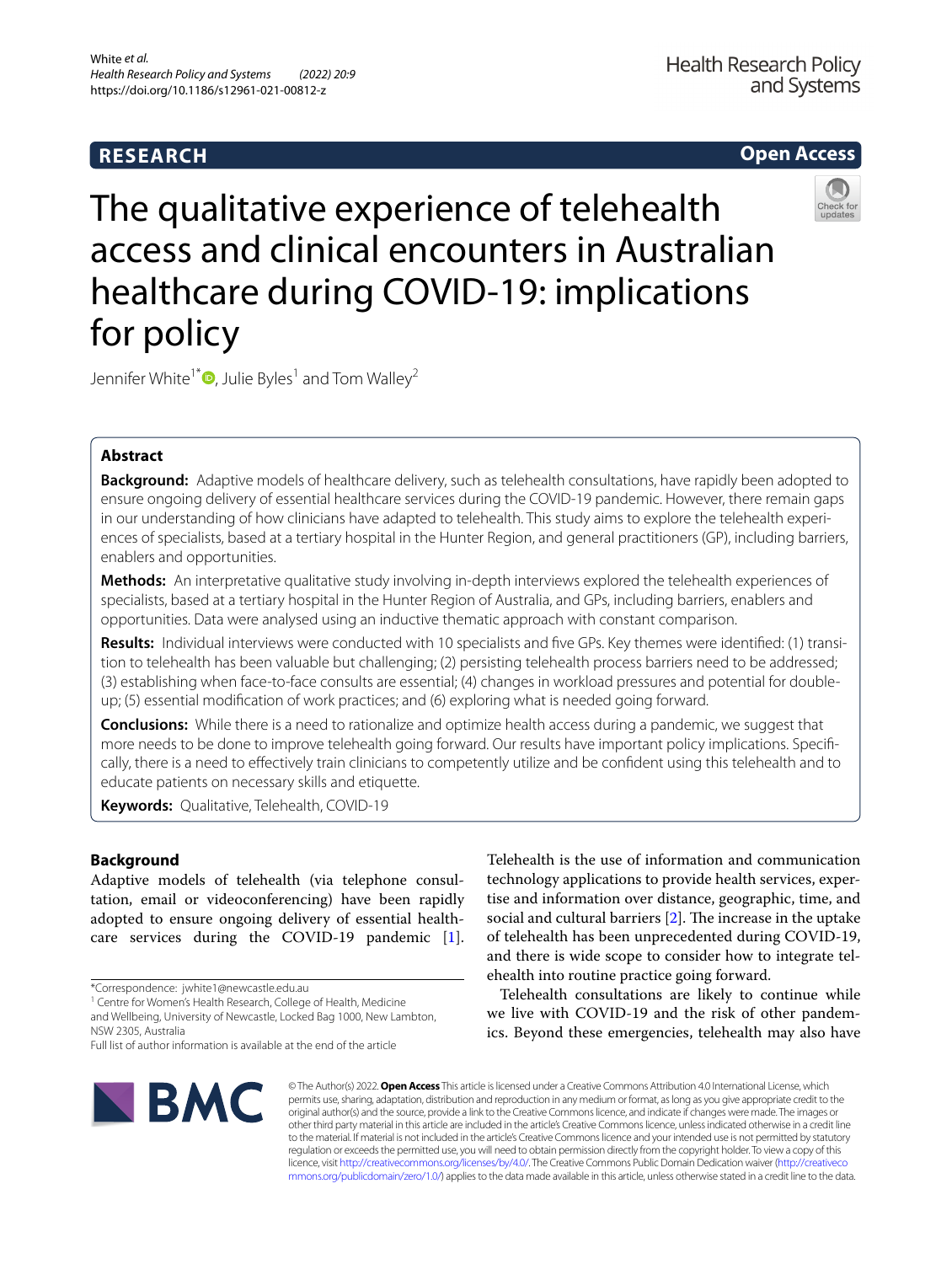a role in providing timely care for people with multiple chronic complex conditions and people in hard-to-reach communities [\[3\]](#page-9-0). Changing to a telehealth delivery mode requires clinicians to navigate a diferent environment to attend to clinical tasks. Telehealth consults necessitate a greater emphasis on communication and skilled information exchange to efectively engage, activate and facilitate patient self-management [\[4](#page-9-1)]. Known challenges to the uptake of telehealth have included changes to profes-sional roles, workflow and relationships [[5](#page-9-2), [6](#page-9-3)]. Additional barriers to telehealth include assessing a patient's needs, technical/legal issues related to sharing protected health information, equipment limitations and integrating telehealth into existing healthcare processes [[7\]](#page-9-4). Clinical concern stems from evidence that a lack of confdence in telehealth and associated technology creates a barrier to its efective use among home health nurses [[8\]](#page-9-5), physicians [[9](#page-9-6)] and counsellors [\[10](#page-9-7)]. Further, the diversity of platforms and providers has led to documented inconsistencies in care [[11\]](#page-9-8).

Central to the context of this study is evidence of a threefold increase in the number of outpatient telehealth consultations at the John Hunter Hospital, a tertiary hospital in the Hunter Region, in March 2020 compared to the equivalent quarter in 2019. Data also highlight that, despite the Australian Department of Health recommendation that video consults be used as the primary mode of contact and that telephone should be used only when video consults are not possible [\[12](#page-9-9)], approximately 90% of Australian telehealth consultations in 2020 took place over the telephone [\[13\]](#page-9-10). In order to understand the complexity of a rapid transition to telehealth management and how clinicians have approached clinical interactions and decision-making, this study aimed to explore the telehealth experiences of specialists and general practitioners (GP). Such understanding is critical if we are to improve and sustain quality service delivery to patients using telehealth, translating telehealth into a broader system of care with the methods and tools required to support it.

#### **Methods**

Qualitative research investigates the subjective nature of social reality and the relationships between individuals and the institutions and society in which they live  $[14]$  $[14]$ . This qualitative study employed the use of semistructured interviews and was informed by the Consolidated criteria for reporting qualitative research (COREQ) checklist [\[15](#page-9-12)]. Hunter New England Local Health District specialists based at the John Hunter Hospital (JHH) and John Hunter Children's Hospital (JHCH) and GPs who provided outpatient and community-based services were eligible for inclusion. Representation of the diferent outpatient speciality clinics at the JHH and JHCH was sought. Participants were invited to participate by response to an email distributed by their heads of department and the director of a large, local general practice, including detailed study information. All participants provided written informed consent. Recruitment occurred between August and November 2020. Approval for this project was obtained from the Hunter New England Health Human Research Ethics Committee (2020/ ETH01732).

## **Data collection**

Semi-structured interviews (specialist *n*=10, GPs *n*=5) were conducted by a single interviewer (JW) using an interview schedule [\[16](#page-9-13)]. Interviews began by asking participants to share their "story" of transition to telehealth, and subsequent questions explored their experience of clinical interactions and decision-making using telehealth, including perceptions of benefts, barriers and opportunities (see Table  $1$ ). The semi-structured nature permitted fexibility for participants to elaborate upon or cover important topics that would not have otherwise surfaced [\[17](#page-9-14)]. Identifed themes informed continuing data collection, and sampling continued until thematic saturation (two co-coders agreeing that no new themes were emerging) was achieved.

### **Data analysis**

Semi-structured interviews, ranging from 30 to 60 minutes, were recorded with the participant's permission and transcribed verbatim with identifying data removed. Two authors (JW, JB), one an occupational therapist and the other a gerontologist, coded data using an inductive thematic approach [[18\]](#page-9-15). At the level of initial coding, both authors read the transcripts multiple times and made notes. Transcripts were then coded line by line, describing and interpreting emerging categories and searching for diferences and similarities. Following team discussion, the primary author developed a single codebook, and each code was issued with a four-letter label or code to facilitate data retrieval between the transcripts (for example, symptoms of confdence was labelled "CONF"). The next step involved examining the relationship between codes in the context of the research question in order to form themes. Consistency of fndings was upheld through discussion of interpretations between researchers to confrm codes and categories. Any diferences in researcher perspectives were resolved by negotiation and, if necessary, regrouped and recoded until consensus was reached. New codes were then fed back into the analysis to cross-check codes and themes and develop an overall interpretation of the data [\[19](#page-9-16)]. Trustworthiness of our data was achieved using several strategies, including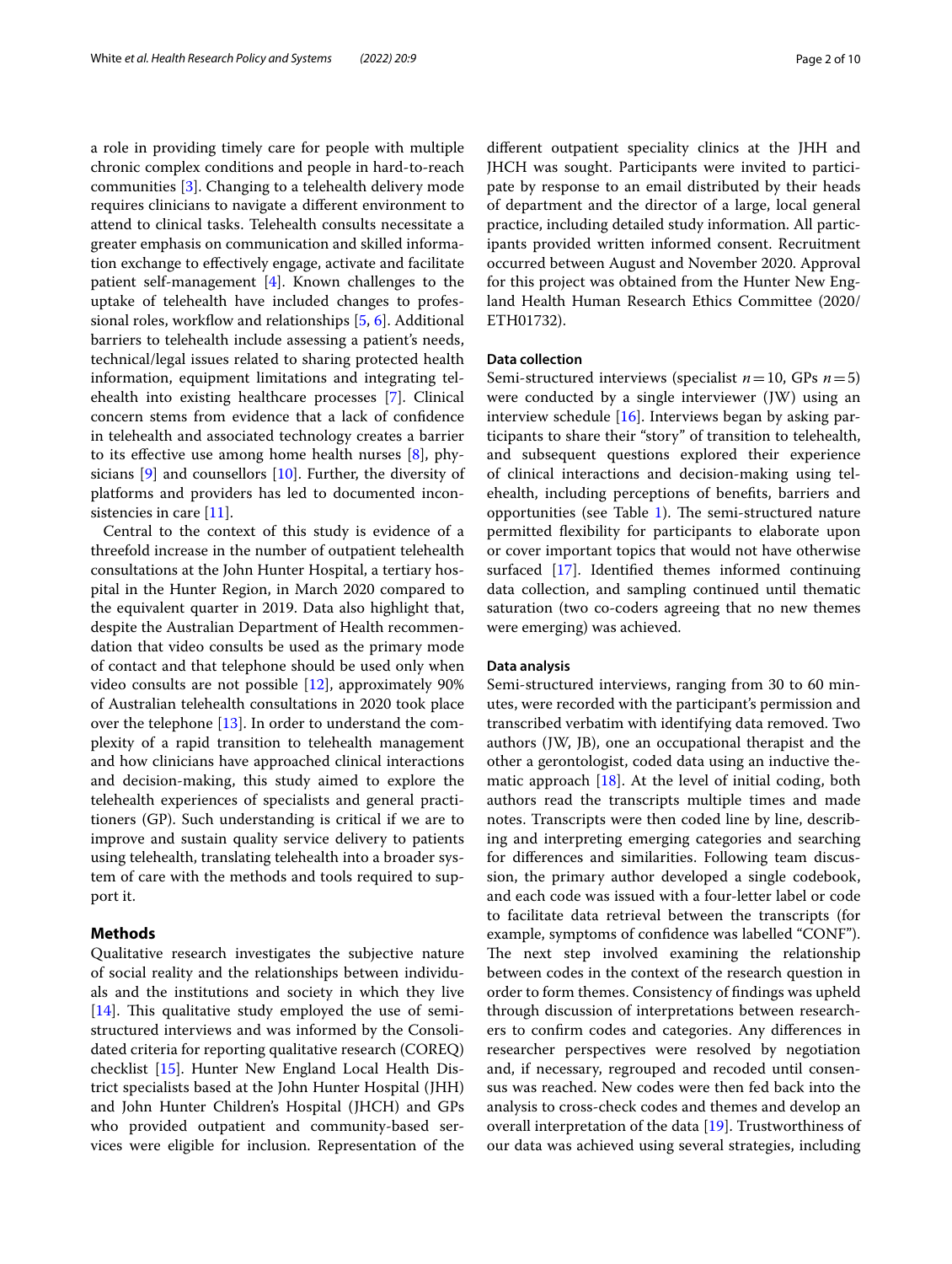## <span id="page-2-0"></span>**Table 1** Question guide

| Question                                                                                                              | Prompt                                                                                                                                                                                                                                                                        |
|-----------------------------------------------------------------------------------------------------------------------|-------------------------------------------------------------------------------------------------------------------------------------------------------------------------------------------------------------------------------------------------------------------------------|
| Can you please start by providing a brief overview of your current position<br>and how the pandemic has impacted you? | At what stage did you introduce telehealth?<br>What was needed to establish a telehealth service?                                                                                                                                                                             |
| What has been your experience of telehealth during COVID-19?                                                          | What types of clinical encounters have you provided through telehealth?<br>Why? Why not?<br>Did you change anything about your consult?<br>Any other changes other than telehealth uptake?<br>Did telehealth work as you hoped?                                               |
| What clinical interactions do you think cannot be effectively conducted<br>through telehealth?                        | How did you manage these during COVID-19?<br>Any patients postponed?                                                                                                                                                                                                          |
| How did the telehealth consult compare to usual care?                                                                 | Communication?<br>Verification without hands-on assessment?<br>How did you think patients received your consult?<br>How did you manage patients with complex needs?<br>What did you learn/change over time as you provided consults over<br>telehealth?<br>Any team consults? |
| Have you previously used telehealth?                                                                                  | Expand?<br>Do you feel confident using telehealth?<br>What would help you?<br>How did you test patient retention and understanding, if at all?<br>Do you think you would benefit from additional training?                                                                    |
| Did you encounter any adverse events?                                                                                 | Please expand? How did you manage this?                                                                                                                                                                                                                                       |
| What do you feel are benefits of telehealth?                                                                          | Expand?                                                                                                                                                                                                                                                                       |
| Do you think there is potential and value in extending telehealth beyond<br>the COVID-19 period?                      | Expand?<br>What is needed?<br>Any complementary services required?<br>Complex care and team?                                                                                                                                                                                  |
| Do you have any further comments?                                                                                     |                                                                                                                                                                                                                                                                               |

immersion in data, reflexive analysis and peer debriefing  $[20, 21]$  $[20, 21]$  $[20, 21]$ . These strategies ensured that the researchers remained open to the data and did not demonstrate bias during the data analysis as a result of preconceptions inherent in the researchers' clinical status and experience [[20,](#page-9-17) [21\]](#page-9-18). Coders captured exemplary quotes supporting each theme.

## **Results**

Clinician demographics are outlined in Table [1](#page-2-0). Ten specialists including geriatricians, interventional cardiologists, general physicians, neurologists, endocrinologists, paediatric specialists and fve GPs participated in this study. Limited participant characteristics are given to protect anonymity.

This programme of research identified key findings across six areas:

- i. Transition to telehealth has been valuable but challenging.
- ii. Persisting telehealth process barriers need to be addressed.
- iii. Establishing when face-to-face consults are essential.
- iv. Changes in workload pressures and potential for double-up.
- v. Essential modifcation of work practices.
- vi. Exploring what is needed going forward.

### **Transition to telehealth has been valuable but challenging**

The experience of transition to telehealth varied among participants. As this was a tertiary referral hospital, many specialists already provided telehealth services to designated rural and remote local government areas. Likewise, GPs reported that telehealth "is something that we have always done… [we were] just never reimbursed for it. There has always been calls at the end of the day, conversations discussing results, follow-ups that aren't face to face but are urgent. You know, there is a role for those" (Participant [P] 13, GP).

However, many participants reported feelings of "heightened anxiety" (P4) when trying to monitor and implement "constantly changing" (P10, GP) government directives in response to COVID-19. Specifc challenges related to reading and responding to large amounts of communication received from the workplace and government about required work practice changes.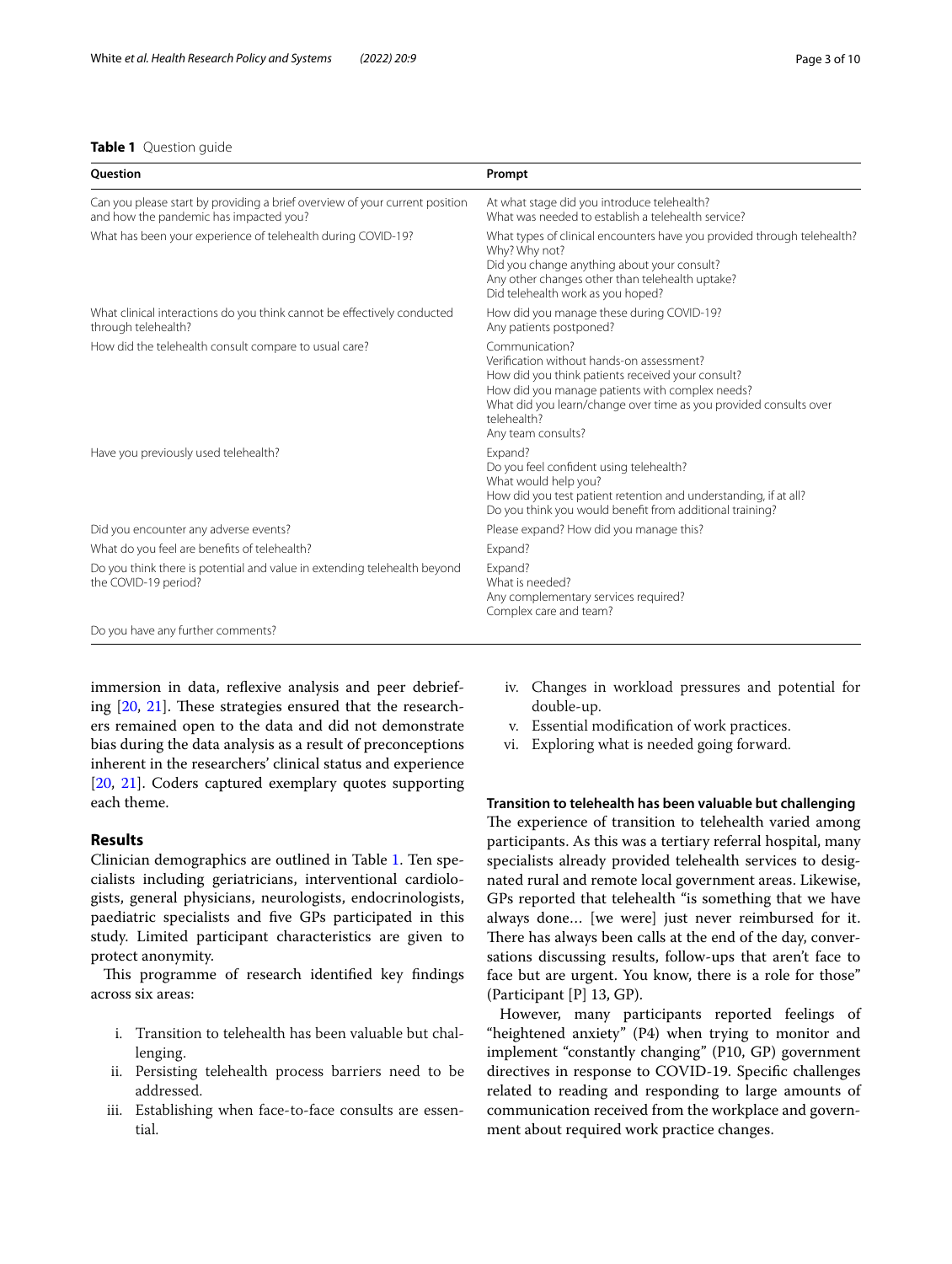*Right from the beginning … multiple, multiple emails and sort of communications about what should and shouldn't happen, protocols to become up to date with, exposures to new terminology. (P2, specialist [S])*

For most participants, the transition to telehealth reportedly happened "overnight" (P4, S) and with limited forewarning, which meant that essential processes and infrastructure were not in place. Participants reported a lack of access to essential equipment, including phones with a speaker option, computers with video capacity or multiple screens, and adequate outgoing phone lines. In many cases participants ended up buying and using their own equipment.

Most participants experimented with diferent modes of communication during the transition to telehealth. Over time, most participants opted to conduct phone consults, as videoconferencing modes were considered unreliable and required extra time to set up, and often failed, which often led to swapping to the phone.

*Me and my colleagues did experiment with using some of the video formats, but …so much time was lost trying to get things to operate or work. Eventually I think everybody abandoned it [and used the phone]. (P12, GP)*

Patient familiarity with diferent telehealth modes was perceived to vary, irrespective of age. Participants indicated that transition to successful telehealth consults was closely linked with patients' familiarity with and access to the various modes of telecommunication using video features.

*Most of our patients don't have mobile phones or are confdent managing of them…or a lot of them don't have somebody that can help them to set it up. (P2, S)*

*What has astonished me is how really poor the techsavvy [aware] people are [with telehealth] … even 19- and 20-year-olds. (P8, S)*

**Persisting telehealth process barriers need to be addressed** Numerous factors were identifed as barriers to engaging with telehealth. Most notable was the signifcant time required for staf, typically administrative staf, to schedule appointments in both hospitals and GP practices. This required knowledge of the modes of telehealth that patients had access to, as well as the correct patient contact details to enable login. Participants often spent extra time helping people access programmes and problemsolve telehealth access issues.

*One of the main constraints is technology… the patient needs to be primed, and that person may or may not have the ability to prime themselves to get on [telehealth]. It takes about 10 minutes for us to get the person prepared, and 10 minutes is a long time for us to waste on, and in a busy clinic, when you have 30 patients coming, a lot of people are waiting. We are running late by an hour and a half, I then have to invest 10 minutes of my time to get this person prepared. It was very unsatisfactory re coordination aspects. (P15, S)*

The initial nature of the booking system was ad hoc and "not clearly defned" (P5, S), reportedly leading to errors and confusion. Scheduling of appointments and dealing with a virtual waiting room was confusing and problematic for both participants and patients, and the absence of a system to keep patients updated regarding their appointment meant that patients were often not available at the negotiated time, especially if participants were running late or early.

Internet connection issues were common to participants and patients, which had the potential to create signifcant delays. Overall, patients were more likely to lack enough data or bandwidth. There was a perceived reliance on family or carers to facilitate a consult and help provide data, which was considered less than ideal and likely to create additional fnancial burdens. However, government directives often meant that "family members weren't there [to help], as they would have been normally" (P1, S).

*A lot of [older] people don't have internet, so we have to access it from the son or daughter's phone. I am not sure whether they were wanting to do that—just thinking how much data you can use in a 45-minute consultation. I am not sure whether family members would have wanted to use all their data in that way. (P1, S)*

#### *Telehealth procedures and etiquette*

In contrast to the commitment and preparation required from patients to attend a face-to-face appointment, participants expressed frustration that patients appeared to place less importance on preparing for and attending telehealth consults, for example, by adhering to appointment times and environments that were free of distractions.

*Yeah, it is such a waste of time, you know. You have opened the notes, you have read the notes, now you want to deal with the problem. If they are not there and you ring back 2 hours later, you then have to reopen the notes, refresh your mind with that*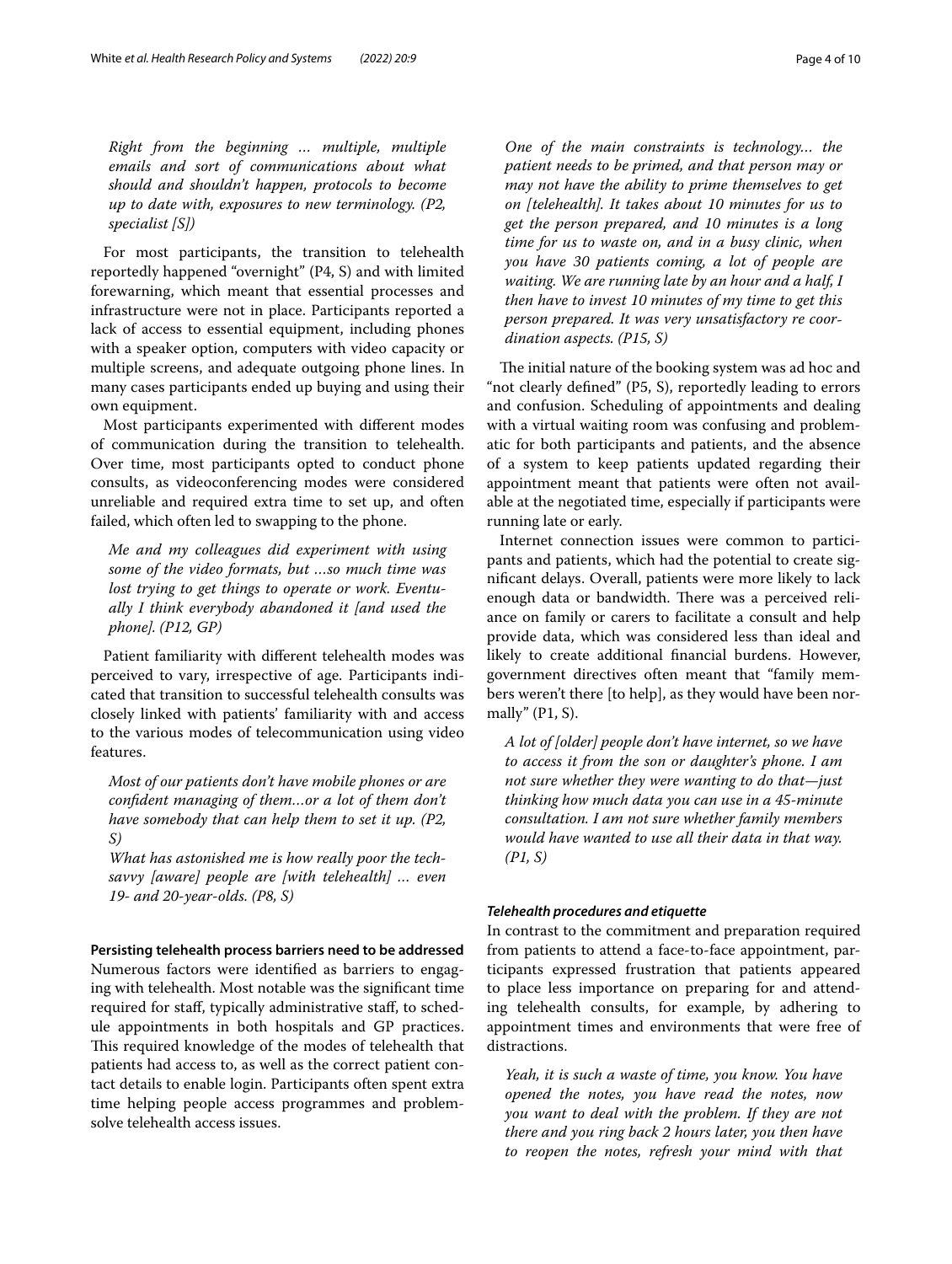*patient. Yeah, that was a really big challenge, and also I just feel like people probably do not value it all that much. I do not think our patients value it all that much. (P10, GP)*

Several clinics had existing or had developed processes/education to help patients set up and engage with a telehealth appointment, such as how to download programmes, who to call for support, and ensuring a quiet space/room with few distractions. However, participant reports suggested that patient responsiveness to this support, which aimed to facilitate a quality consult, was variable. Furthermore, many patients did not come prepared for their telehealth appointment by obtaining essential pathology or scans before a scheduled consult, as they would do in a face-to-face consult. This not only created signifcant delays and double-up when appointments needed to be rescheduled, but also placed patients at risk when areas of concern were not investigated in a timely manner.

*I have had a lot of people not attending their blood tests or not attending their ultrasound scans or their surveillance colonoscopy. So, there certainly has been delay in some things. I haven't had a sinister outcome from that yet… touch wood. (P13, GP) [Many patients have] nothing prepared for this consultation. So, I wasted all my time and efort, no decisions could be made on that day…. I am actually quite disappointed that there is not a system of coordination before a telehealth happens. Someone needs to tell them what the expectation of the doctor is. (P15, S)*

Similarly, many patients "would not pick up the phone" (P11, GP) at the scheduled time, which required participants to make multiple calls. Alternatively, patients expected participants to call when it suited them.

*[Patients may say] I have just come out of shower, can you wait for 5 minutes. Tat is completely unacceptable. I mean we are wasting our precious time. (P15, S)*

Many patients also attempted to participate in a consult when distractions—which were previously minimized during a face-to-face consult—were present. Distractions were wide-ranging, such as when children were present at home or in a car, or when in a busy/noisy environment such as a shopping centre. In these scenarios, clinicians often terminated and rescheduled the appointment, especially when issues concerning confdentiality were evident.

*I had a consultation with someone who was in the middle of a paddock and, you know, we have had*  *conversations with people that were shopping … we are not going to have this conversation. Tis is, you know, confdential stuf. (P8, GP)*

# **Establishing when face‑to‑face consults are essential** *Assessment accuracy*

All participants preferred to see new and complex clients face to face due to the imperative for obtaining a clear history, undertaking physical examinations and establishing rapport. Participant confdence in dealing with an incomplete picture varied such that some experienced greater anxiety. Most participants arranged for a patient to come in for an in-person consult if there were any concerns; however, the waiting list was often more prolonged for specialists.

*It [incomplete assessment] gave me a lower threshold to bring them in [for an in-person consult]. (P10, GP)*

For some, concern stemmed from putting interim measures in place or delaying treatment until a patient could be seen in person.

*You may decide not to embark on treatment straightway, to see how they went, whereas if you had seen them in person, you would likely start a treatment more immediately. (P1, S)*

Participants also expressed concern that patients were minimizing their issues over telehealth consults which was often linked to them not wanting to be a burden during a challenging time.

*I do think a number of people minimize their symptoms because they didn't really want to bother me. (P6)*

#### *High‑risk patients*

Some participants expressed concern at the potential to miss aspects of an assessment, since telehealth relied on patient self-report of symptoms rather than observation.

*Yes, very early on I missed a cerebellar stroke, so that was a bit unpleasant for me. You just do not pick up from those cues of seeing them in the waiting room, standing up, walking in, where you get [visual information]* .... The consultation starts in the waiting *room, so you are missing out on that completely [in a telehealth consult]. (P10, GP)*

Observation and physical assessment were integral to a consult, including noting social aspects, unusual neurological presentations (eye movements) and movement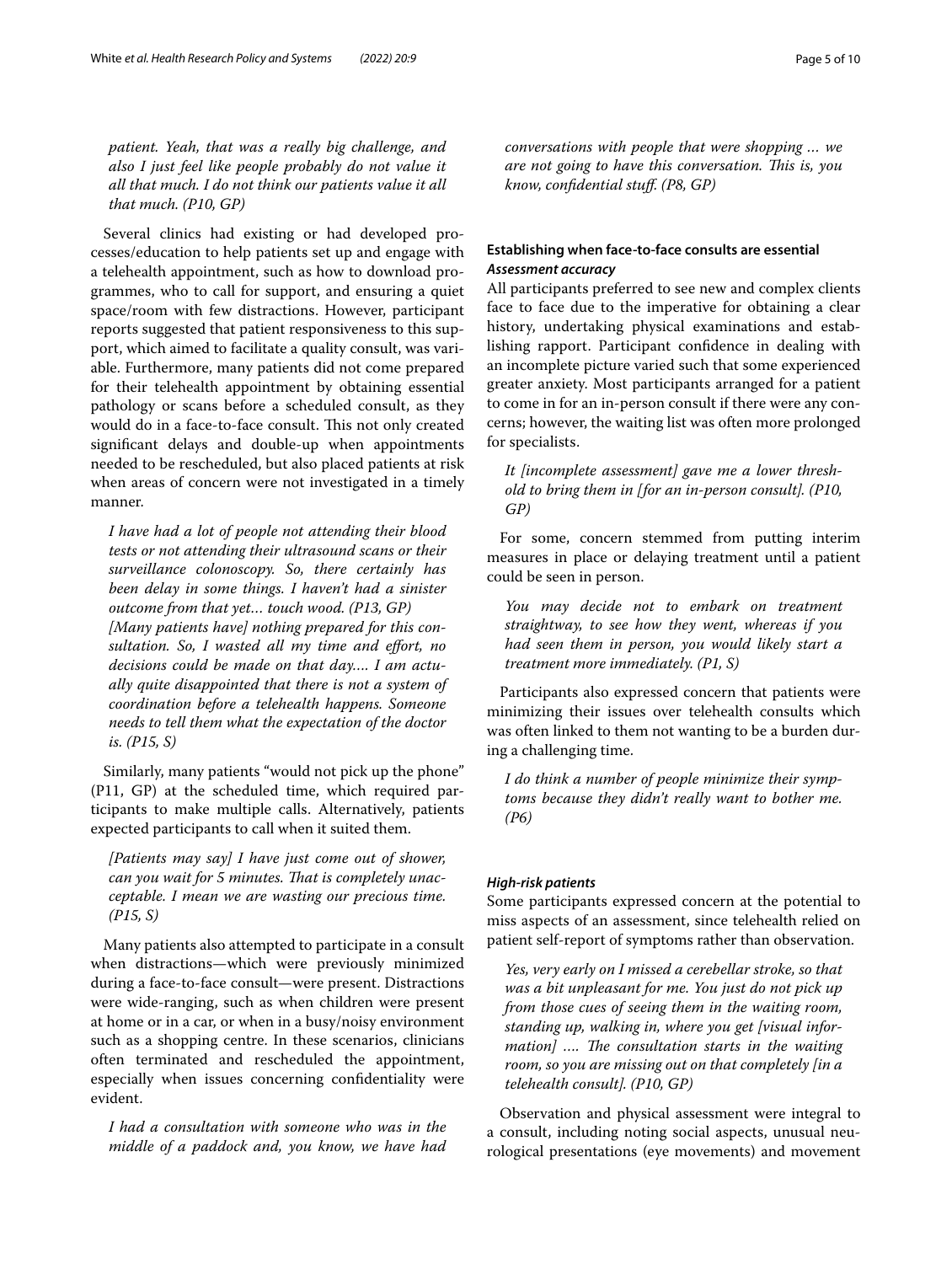disorders, sensation and movements that caused patients to be at risk of falls, insulin injection sites, joints (rheumatology) and allergies.

*I am fearful that I may have missed things that could be important…for example, I was talking to a woman, and by the end of the consultation the penny dropped that she was morbidly obese [which impacted clinical advice]. But nowhere on the GP referral or within her conversation or conversation with her husband had that been described. (P1, S)*

Face-to-face communication was also deemed more benefcial when treating people who were deaf, braininjured or cognitively impaired. Similarly, participants noted that providing education and supporting patients in understanding and adhering to education regarding chronic disease management was also made difficult when face-to-face communication was not possible. In these clinical scenarios, participants preferred to offer an in-person consult.

*If you really want to reinforce exercise, diet, alcohol, not smoking, that kind of thing, if you really want to motivate the patient to make some change, get them in. (P12, GP)*

Several critical care scenarios were noted where the inability to see someone face to face had the potential for overlooking patients at risk, particularly children and the elderly.

*I gauge a lot from seeing the patient's face and seeing how they move …. I mean, it's just simple things like looking at their skin or their feet, the condition of their feet. You can tell a lot about how somebody is being cared for ,you know… things like vulnerability [to abuse]. (P2, S)*

Specifcally, there was a need to assess patients at risk of abuse and to be able to create a separate time and space where the patient and family could be spoken to separately.

*Concerns around the patient's vulnerability in the setting of family disharmony, a lot of tension in the household and things. Normally I would separate the patient from the family members with my community intervention nurse separately and see them separately, and so we could sort of gauge some aspects of the consultation in private. (P2, S)*

Adequately dealing with abused patients and patients with mental health issues reportedly required a close therapeutic relationship and the time/opportunity to adequately deal with any emergent distress. All participants acknowledged the difficulty in detecting patient

distress and providing support through telehealth, especially telephone, and that this was a potential barrier to telehealth.

*So, they often get quite distressed, and you need to be able to manage that safely, because normally if they are going to transition from the clinic room through the corridors and social environments back to the car, etc., that allows a bit of processing. But if they go to their lounge room with no transition at all … they can end up going back to crying for a long time if you haven't helped them kind of resolve their emotion in the session. (P7, S)*

*Sometimes I hear silence, I don't know this person is upset until I hear them crying. But if they come to me, I can make out very easily this person is getting upset, anxious, then we can really get into the issues that has prevented them from engaging in a proactive healthcare. It may be distress regarding the diagnosis, it may be denial about their condition, so unless we address those aspects properly, you do not actually make a clinical outcome better. (P15, S)*

#### *Therapeutic relationship*

Developing a therapeutic relationship through telehealth was problematic and a key barrier reported by all participants, although not insurmountable. Telehealth, even with video capacity, made it difficult or delayed the ability to engage with a patient, read body language, respond to communication cues, and engage in conversation that allowed for a relationship to develop as well as elicit helpful supporting informative, for example, regarding socialization. In most scenarios, however, patients were seldom given the choice of telephone or video.

*Well, a telehealth consult is really a conversation to try and get out what it is you need to know. One of the problems is you cannot read body cues—you have got to be quite concise in what you ask because it is not easy to interrupt, whereas in an interview there are other cues that will allow them to know that you are ready to ask another question or perhaps to ask something more on that subject. You cannot easily do that on phone. (P6, S)*

Participants also felt that patients were more likely to provide additional, valuable information during an inperson consult, often when talking informally. Many GPs perceived that patients "feel more at ease to bring up other complaints they might not have thought were a big deal, and sometimes they are not. But other times, you know, it might be something that concerns us more than the patient. Mental health is a big one as well. There are a lot of times where people will come in face to face for a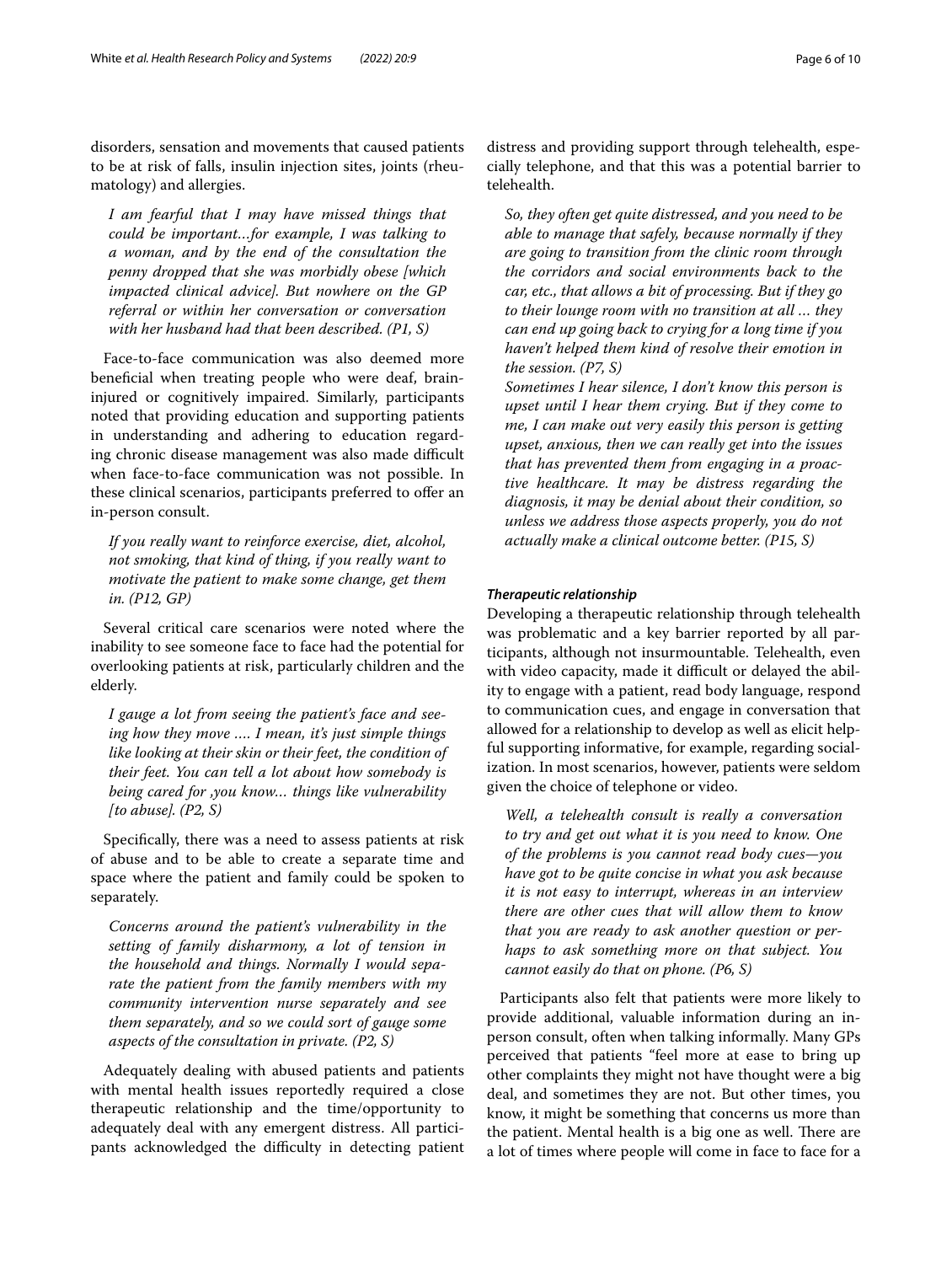script or some other condition, and then you end up having a good chat about their mental health. I would not get that over the phone at all" (P11, GP).

# **Changes in workload pressures and potential for double‑up**

Telehealth was reportedly a time-consuming process, and extra time was taken in the initial stages to accommodate new processes and workflow issues. For example, administrative staff needed extra time to set up appointments, problem-solve patient access issues or rebook appointments. Participants indicated that while telehealth appointments were shorter in length, it was common to spend additional time before and after a consult. For example, a signifcant amount of time was spent compensating for a lack of information, thus requiring time to review reports and referrals prior to a consult. Similarly, additional work in the early transition to telehealth often required participants to spend extra time, for example, writing lengthy letters to GPs to ensure adequate followup and to outline any assessment omissions, ordering/ faxing tests and scripts, and emailing or phoning GPs or other staf with instructions or for verifcation.

*I fnish a consultation and I am defnitely not as confdent as I would be when I am assessing face to face, but I guess I make it clear in my communications it is a limited assessment in some respects. (P2, S)*

That is a disappointing aspect of this whole coordi*nation of telehealth that we have to ring the pharmacy, we have to ring the GP practice, we have to ring the pathology, we have to then send the scripts to this place, ring and tell them that the fax is coming. (P15, GP)*

Shorter consults that were not face to face also had the potential for errors if concentration was lost during a busy clinic, especially when trying to take in information from various modalities.

*It is far easier to make a mistake on telephone conversation, because the information that is coming is far less. So, I think telephone consultations are pretty hopeless. For instance, once I got the medications wrong. I must have been concentrating on something else. And they are much quicker… telephone conversations are like a quarter of the time. (P3, S) We might also make mistakes. I have seen that sometimes you call the wrong person and you go through the consultation and then you realize you are in the wrong folder. (P15, S)*

Overall, many felt that telehealth resulted in a doubling up of their time and eforts.

*I need to see this guy, it has been two appointments I have seen him on a telephone basis. I really do not know what is happening. I need to bring him back and see him. It does create extra work. (P5, S)*

#### **Essential modifcation of work practices**

All clinicians readily modifed their work practice and communication style through trial and error in response to adopting a telehealth practice. For some this meant modifying standardized assessments for use over the phone such as abbreviating the Mini-Mental State Exam (MMSE) cognitive assessment to obtain some semblance of a cognitive screen, because "there aren't many validated tools for cognitive assessment over the phone" (P2, S). Other strategies reportedly included asking more detailed questions in order to elicit correct information and compensate for a lack of visual cues or relying on family and carers for clarifcation.

*I ask them specifc questions: what happened about your blood sugars, what happened with your blood tests. I am looking for answers. We need to have clear questions, as not all patients have clear questions to give clear answers. We should try to explore their questions and their concerns. (P5, S)*

One clinician with extensive experience with telehealth reportedly increased the number of pauses to allow a patient to speak, since the nature of telehealth often meant that people spoke overtop each other.

*[Face to face] I can pick up on subtleties in body language and I can see or hear [a patient trying to speak] and I know now it is my turn to stop talking. … I stop talking a lot earlier [during telehealth] than I would normally stop talking and check if you have got anything that you want to say. (P8, S)*

Participants spent additional time seeking verifcation from patients such as encouraging patients to write things down or asking them to repeat what had been said.

*When I think I am not sure if my patient is able to understand exactly what I am saying, then I ask them to please, get a pen and paper, and write this down. (P4, S)*

#### **Exploring what is needed going forward**

All clinicians reported that telehealth was inferior to face-to-face consults but had a role going forward. Telehealth was considered most appropriate for patients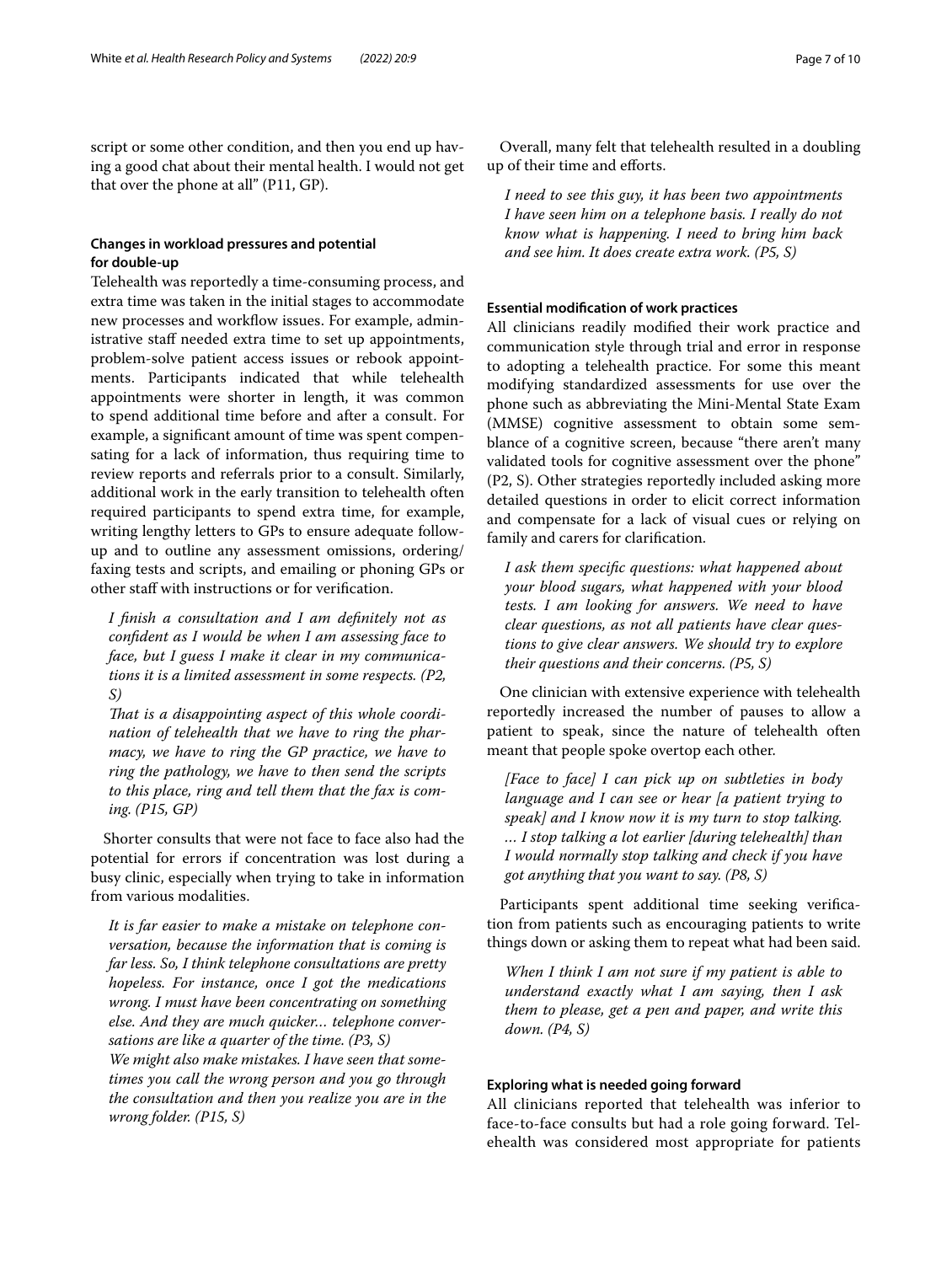where there was an existing therapeutic relationship, and for "follow-up things or for things where it is a very easy diagnosis, you know" (P8, S). Participants greatly appreciated being remunerated for time spent on the phone providing follow-up, confrming an ongoing treatment plan or writing scripts. Likewise, there was a perceived beneft for an initial consult where blood work, scans, and so on were requested prior to further assessments or prior to a well-defined procedure. These had a mutual beneft for patients in not requiring them to travel, wait for long periods and pay for parking. Specifc benefts were noted for children at risk of missing a day of school at a time, signifcantly disabled patients where transport was difficult, and older people who had the potential to experience fatigue and confusion.

*We are trying to keep kids in school, so if they have to have a day of to travel, that's a problem. If we can telehealth to a computer at school, then that is better. (P8, S)*

Some participants felt that efficiency could be improved by triaging patients ahead of time. In this way it could be determined whether it was essential that they attend in person, to ensure that care was maintained and not delayed.

*I know this month I have been triaging patients, we get about 30 to 40 referrals a week in diabetes. I can easily say which one needs to come defnitely and which one does not need to come. We can triage it and then that is not the problem. (P15, S)*

However, participants emphasized that if increased telehealth services were expected, then more infrastructure was needed regarding equipment and staffing.

We are just expected to absorb it. That is the dif*fcult part if you expand telehealth because telehealth can go anywhere, but at this end somebody needs to enhance us, and we have not had any enhancement. (P15, S)*

Telehealth also provided the scope to provide continuity of care by streamlining services in facilities for the aged, supporting palliative care and other complex care and social issues, such as busy mums.

*I think the mum was anxious, there was nothing wrong with the baby. But for her it was really good doing a video call, just reassure. Reassure is part of follow-up anyway. (P10, GP)*

Participants noted the potential beneft in establishing telehealth clinics separate from in-person clinics in order reduce the demand experienced by each clinic. For example, some participants reported feeling greater cognitive fatigue with telehealth consults, due to the need to anticipate problems, check and double-check information sources or monitor diferent screens (such as electronic records and video).

*It is the constancy of, you know, the next time that you contact someone, are they going to be there, what technical issues …I am trying to describe something to someone, you know, or have a lot of images to show them. [When they are face to face] it is easy to show them images. (P8, S)*

## **Discussion**

As with other countries, telehealth has enabled Australians to stay connected with the healthcare system during COVID-19. Participant reports highlighted that the use of telehealth has increased dramatically. Consistent with international reports, convenience benefts were noted in maintaining health access for patients and reducing the burden of travel and waiting times [\[22](#page-9-19)]. Likewise, participants were reimbursed for essential work they were already conducting over the phone [\[23](#page-9-20)]. Echoing previous research, this study identifed limitations of telehealth which resulted in the delivery of care where participants experienced challenges with booking processes and internet connection, and poor patient computer literacy  $[24, 25]$  $[24, 25]$  $[24, 25]$  $[24, 25]$ . These may be magnified in patients from low socioeconomic and culturally and linguistically diverse backgrounds [[26,](#page-9-23) [27](#page-9-24)]. Overall, participants were required to compensate for a defcient clinical history, struggled to establish a therapeutic relationship, and spent extra time post-consult to follow up on referrals and scripts.

Communication barriers due to the lack of nonverbal communication and information exchange in telehealth have been well established [[28](#page-9-25)]. Evidence shows that up to 55% of the impact of consultation is attributed to visual and nonverbal communication [\[29](#page-9-26)]. In addition, evidence shows that patients frequently misunderstand health information given by phone [[30\]](#page-9-27). Poor health literacy is exacerbated in people with mental health issues [[31](#page-9-28)] and sensory conditions such as altered vision and hearing [[32\]](#page-9-29). A key finding of this study was that participants selfinitiated modifcation of work practice to ameliorate for potential communication deficits, such as more detailed questioning and seeking verifcation. However, clinicians accepted that clinical care given to patients using telehealth was diferent, and often delayed, in comparison to care given face to face and that it was difficult to establish a therapeutic relationship. Therapeutic relationships are complex and subjective, requiring patient and therapist collaboration to optimize outcomes, and previous research highlights the need for training [[33,](#page-9-30) [34\]](#page-9-31). Furthermore, while telehealth competencies exist in the provision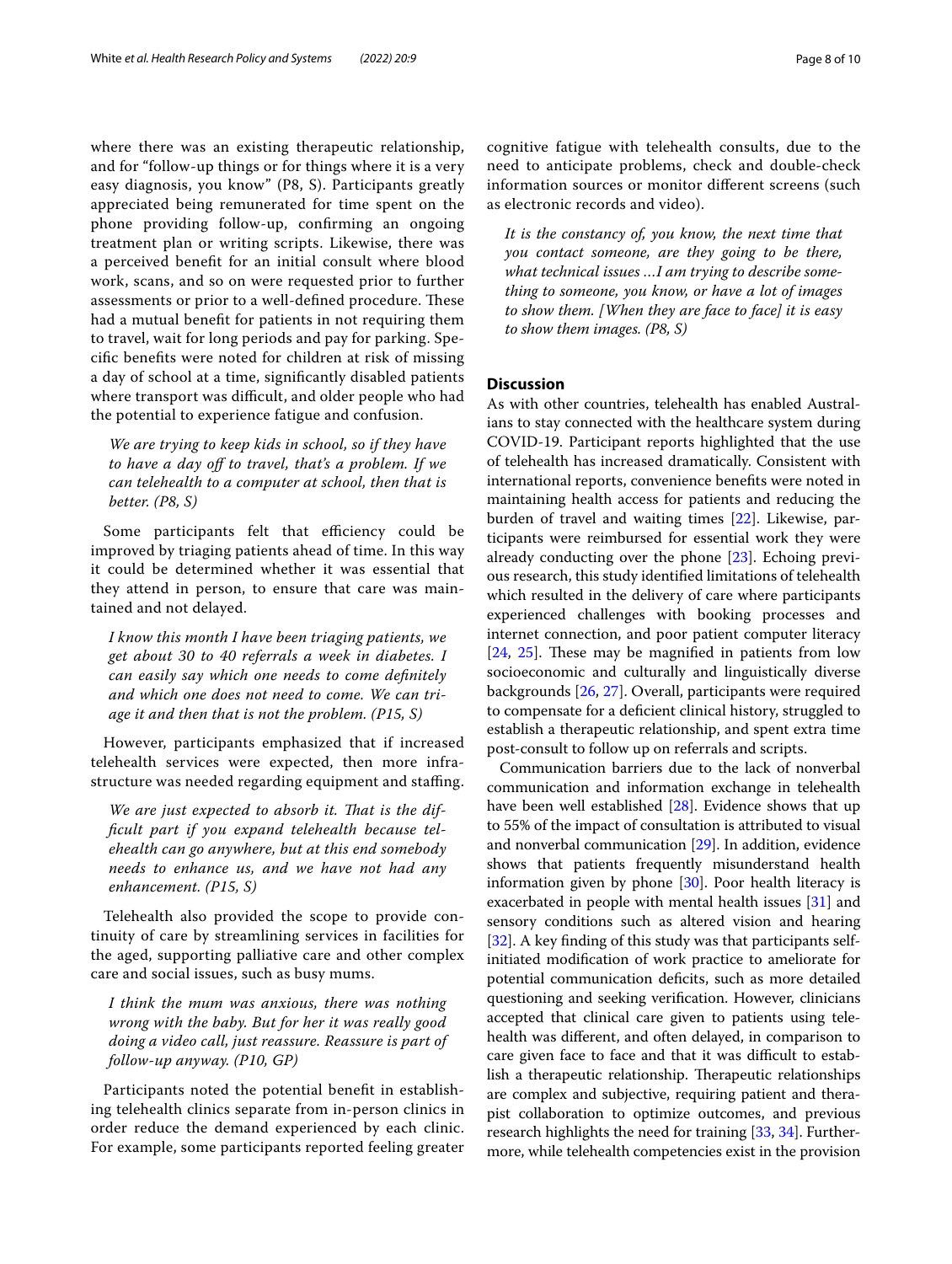of telehealth across various professional groups [[35\]](#page-9-32), few clinicians are formally trained to deliver their professional services using telehealth [[36](#page-9-33)]. Consistent with growing evidence, we posit that the efective use of telehealth requires appropriate education of patients and clinicians about the safe and efective use of telehealth for the provision of high-quality patient-centred healthcare [[37](#page-9-34)[–39](#page-9-35)].

Previous research has demonstrated that patients are often satisfed with telehealth, the quality of care and convenience [[40,](#page-9-36) [41\]](#page-9-37). A recent systematic review identifed barriers and facilitators to telemedicine [[42](#page-9-38)], with key barriers including access to and quality of technology, lack of seriousness, difficulty expressing difficult emotions, poor body language, and communication and scheduling conflicts  $[42]$  $[42]$ . However, results from our study suggest there was a perceived lack of respect for and preparation before a telehealth consult among patients, which led to unnecessary duplication of consults and delayed assessment. Indeed, previous research suggests that people from rural areas, those with low literacy or low socioeconomic status, or those from culturally and linguistically diverse backgrounds fnd telehealth the least accessible and may beneft from education [\[43](#page-9-39)].

All participants acknowledged that a telehealth appointment was better than no appointment at all. However, going forward, telehealth services were deemed to require improved software which provided booking efficiency, data security and data transfer. With greater expectations of seeing people who lived in closer proximity came the need for more stafng and infrastructure to support this. As supported by a recent systematic review of the role of telehealth during COVID-19, improved administrative processes, such as having a triage system, would allow for more accurate identifcation of people who needed to be seen person [\[44](#page-9-40)].

#### **Strengths and limitations**

While our approach provided the opportunity to obtain diverse perspectives on what current and future telehealth services should look like, the use of purposive sample may have resulted in an invested sample. Likewise, our sample was small and selected from a single urban location. We also did not capture the patient perspective. Future research should explore the patient perspective, including people from culturally and linguistically diverse populations. In addition, research should be prioritized to ensure the consistent quality of telehealth consultation.

## **Conclusion**

With the unprecedented increase in the uptake of telehealth, there is an opportunity to integrate telehealth into routine practice, potentially improving inequities and inefficiencies in the delivery of care for patients. This study highlights barriers to establishing a therapeutic relationship using telehealth, which was compounded by the lack of visual and nonverbal communication, internet connectivity and computer literacy. A further challenge was a perceived lack of respect for and preparation before a consult by patients, which led to further delays in the provision of timely care, such as the need to rebook appointments.

Our results suggest several policy areas for attention to support telehealth, including further investment in information technology infrastructure across health services administrative support to facilitate changes in practice and workflow. Effective communication is paramount to delivering patient-centred care, and cultivating this skill is a vital component of telehealth. Given that the use of telehealth, both phone and video, is increasing and is likely to continue while we live with COVID-19 and the risk of other pandemics, we would point to the importance of promoting communication competency through training of health professionals and patients in the use of telehealth.

#### **Acknowledgements**

The authors thank the participants.

#### **Authors' contributions**

JW completed data analysis with support from JB and TW. JW drafted the manuscript for publication, and JB and TW contributed to the content and revision of the manuscript. JW managed revisions, literature and checking of the manuscript. All authors read and approved the fnal manuscript.

#### **Funding**

There was no funding for this study. This study was supported by the Hunter Medical Research Institute.

#### **Availability of data and materials**

The qualitative data used and/or analysed during the current study are available from the corresponding author on reasonable request.

#### **Declarations**

#### **Ethics approval and consent to participate**

This project received approval from Hunter New England Health Human Research Ethics Committee (2020/ETH01732). All participants provided written informed consent.

#### **Consent for publication**

Not applicable.

#### **Competing interests**

The authors declare that they have no competing interests.

#### **Author details**

<sup>1</sup> Centre for Women's Health Research, College of Health, Medicine and Wellbeing, University of Newcastle, Locked Bag 1000, New Lambton, NSW 2305, Australia. <sup>2</sup> Hunter Medical Research Institute, Newcastle, NSW, Australia.

#### Received: 25 February 2021 Accepted: 21 December 2021 Published online: 15 January 2022

#### **References**

- <span id="page-8-0"></span>Keesara S, Jonas A, Schulman K. Covid-19 and health care's digital revolution. N Engl J Med. 2020;382(23):e82.
- <span id="page-8-1"></span>2. Dorsey ER, Topol EJ. State of telehealth. N Engl J Med. 2016;375(2):154–61.